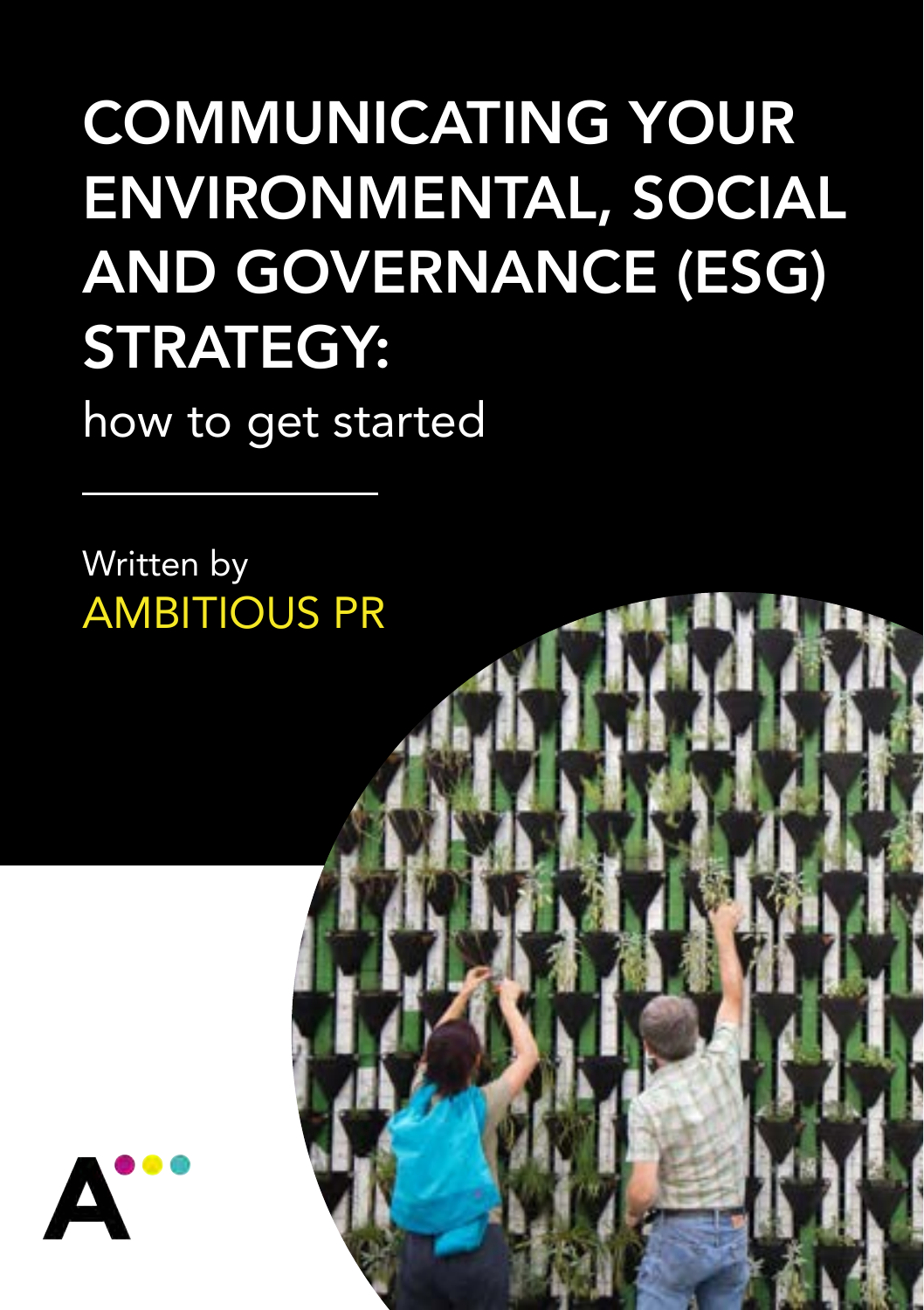# Contents

| Introduction                                                                             | 3  |
|------------------------------------------------------------------------------------------|----|
| What is ESG?                                                                             | 4  |
| · How does ESG impact operational<br>performance                                         | 5  |
| · The benefits of embracing and<br>communicating ESG                                     | 6  |
| • Buy in or lose out                                                                     | 8  |
| Kickstarting your ESG communications                                                     | 9  |
| Top tips to enhance your PR and<br><b>ESG</b> strategies                                 | 10 |
| The tools at your disposal for your<br>ESG and sustainability PR plan                    | 13 |
| $\cdot$ CEO and employee brand                                                           | 14 |
| $\cdot$ ESG reporting                                                                    | 16 |
| · Digital communications                                                                 | 17 |
| Thinking outside the box: how to<br>progress your ESG & sustainability<br>communications | 18 |
| · Accreditation                                                                          | 19 |
| · Networks & conferences                                                                 | 20 |
| · Awards & milestones                                                                    | 21 |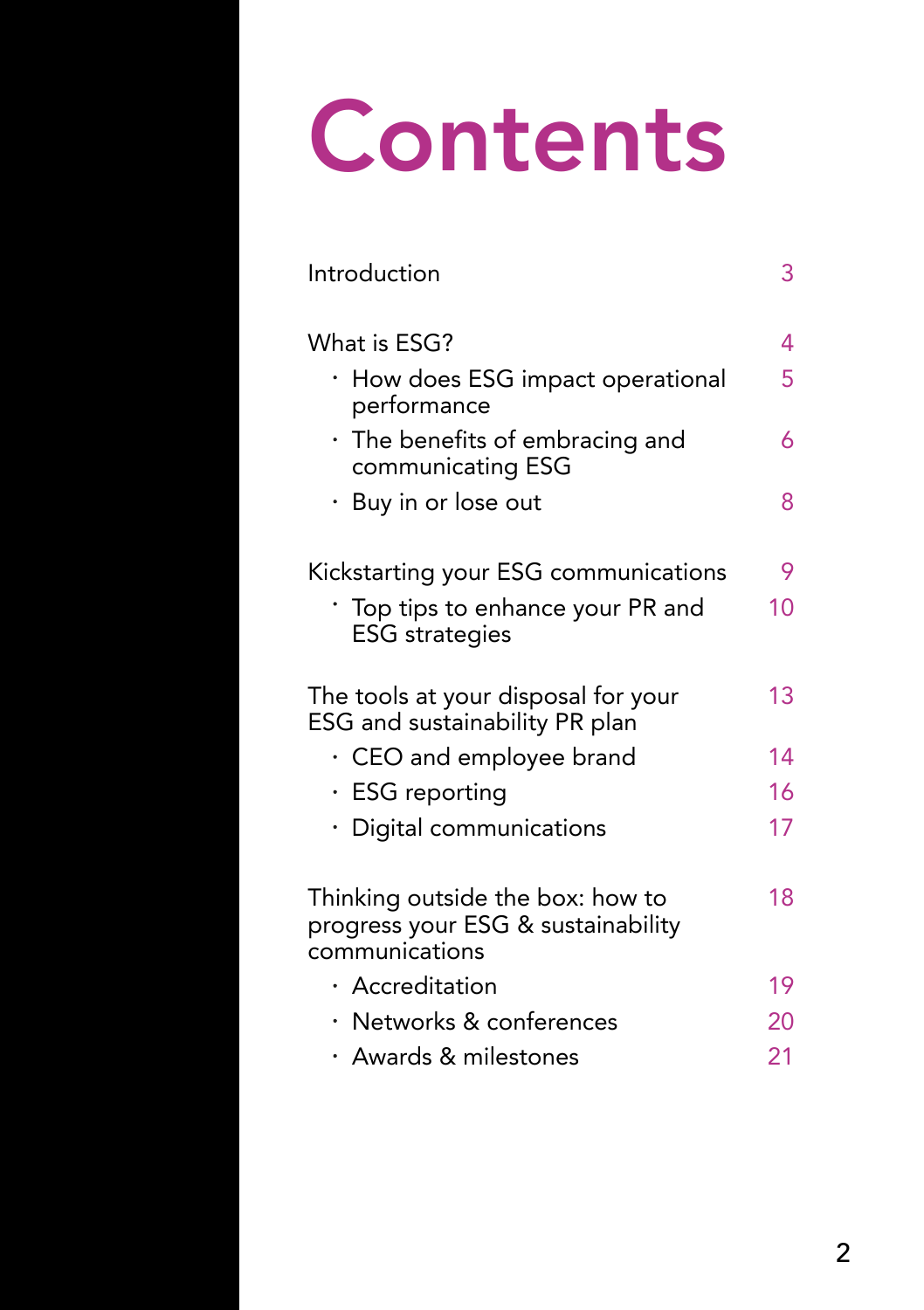The current environment is placing huge pressures on companies to upskill, prioritise and act on sustainability and climate. At the same time, the Gen-Z workforce and ethical consumers are demanding that the social and governance components of ESG are not forgotten. There is no avoiding these pressures. Communications teams have an important role to play in meeting these pressures, assessing messages before they reach an increasingly ethically-minded audience.

All of this means that many communications professionals are being stretched across multiple skill areas and expected to become 'ESG pros' alongside the day job of managing social media, communicating with stakeholders and press and much, much more.

This pressure, when combined with the complexity and nuance of these myriad issues can lead to missteps or accidental greenwashing, or inaction for fear of error. But doing nothing is not a viable option.



This e-book is designed to help your business's PR, communications and marketing team to harness the opportunities that ESG and Sustainability PR offer.

At AMBITIOUS PR, we want to share our expertise and support you on your ESG communications journey. Read on to find out more about why it matters, how to get started and how to make the most of the tools available.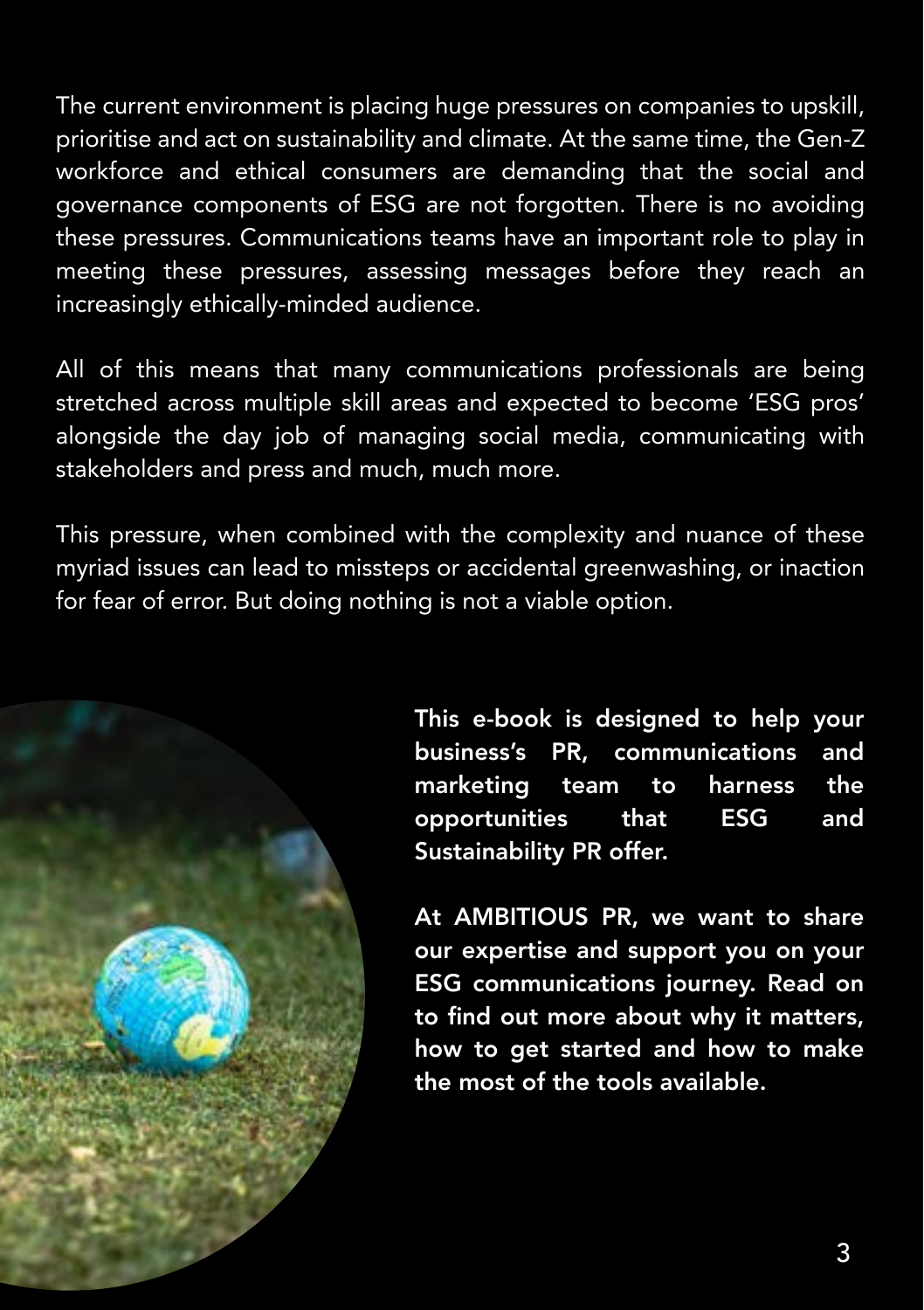### What is ESG? And what is the business case?

ESG as a term has its origins in the investment sector, but for 2022 we are seeing a shift in the use of the framework into the mainstream. Fundamentally, this is logical: environmental, social and governance policies cover a huge range of issues of relevance to any business.

With consumers, shareholders and regulators placing increasing pressure on organisations, companies will need to prove they are embracing ESG as a part of their business strategy, and **ESG** communications are set to be more important than ever.

To develop your ESG messaging, a deep understanding of what these letters mean as a policy framework is essential.

#### What is ESG?

ESG refers to a set of criteria considered by organisations when developing a sustainable business strategy. There are three elements to the ESG framework:

Environmental: what your business does to preserve our planet and ecosystems. This includes your position on climate change and carbon emissions, pollution and land use, and an understanding of how your supply chain impacts the environment too.

Social: the impact of your operations on people. This includes employees and the wider community and covers issues around mental health, diversity and inclusion and human rights.

Governance: the governance part of ESG looks at the processes you use to run your company, touching on issues around anti-corruption, the composition of your board and how you report on ESG issues to your stakeholders.

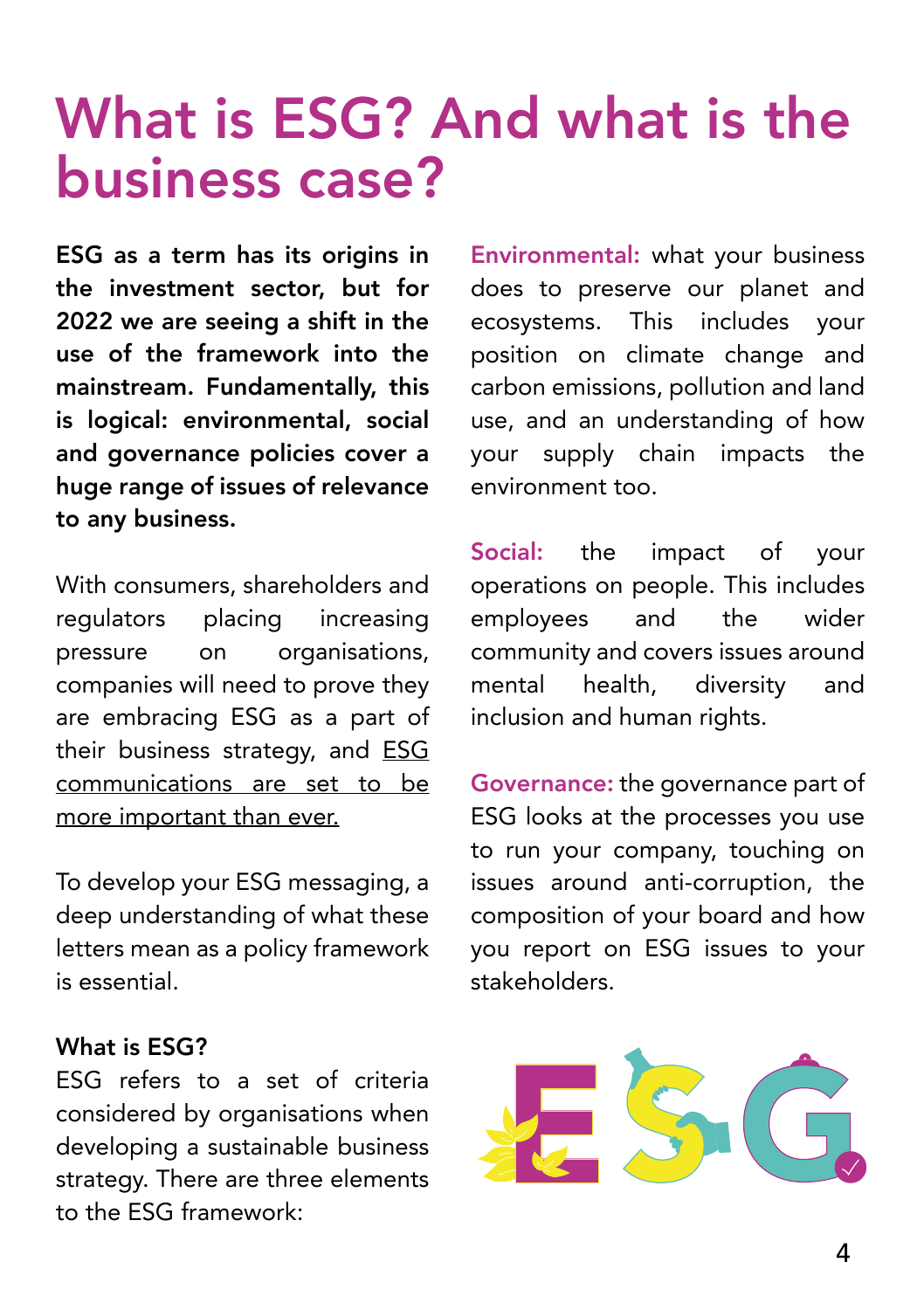Understanding ESG: What it stands for and how it applies to businesses and organisations



### How does ESG impact operational performance?

Studies suggest that companies that incorporate ESG policies into their business practice outperform those that don't.

[Oxford University and Arabesque Partners conducted a meta-study o](https://arabesque.com/research/From_the_stockholder_to_the_stakeholder_web.pdf)f over 200 sources, including academic studies, industry reports and media articles. They found that nearly nine out of 10 (88%) of the sources it reviewed showed companies with strong sustainability practices demonstrated better operational performance. And this ultimately translated into improved cash flows.

Based on the economic impact, the report also concluded that "it is in the best interest of investors and corporate managers to incorporate sustainability considerations into their decision-making processes".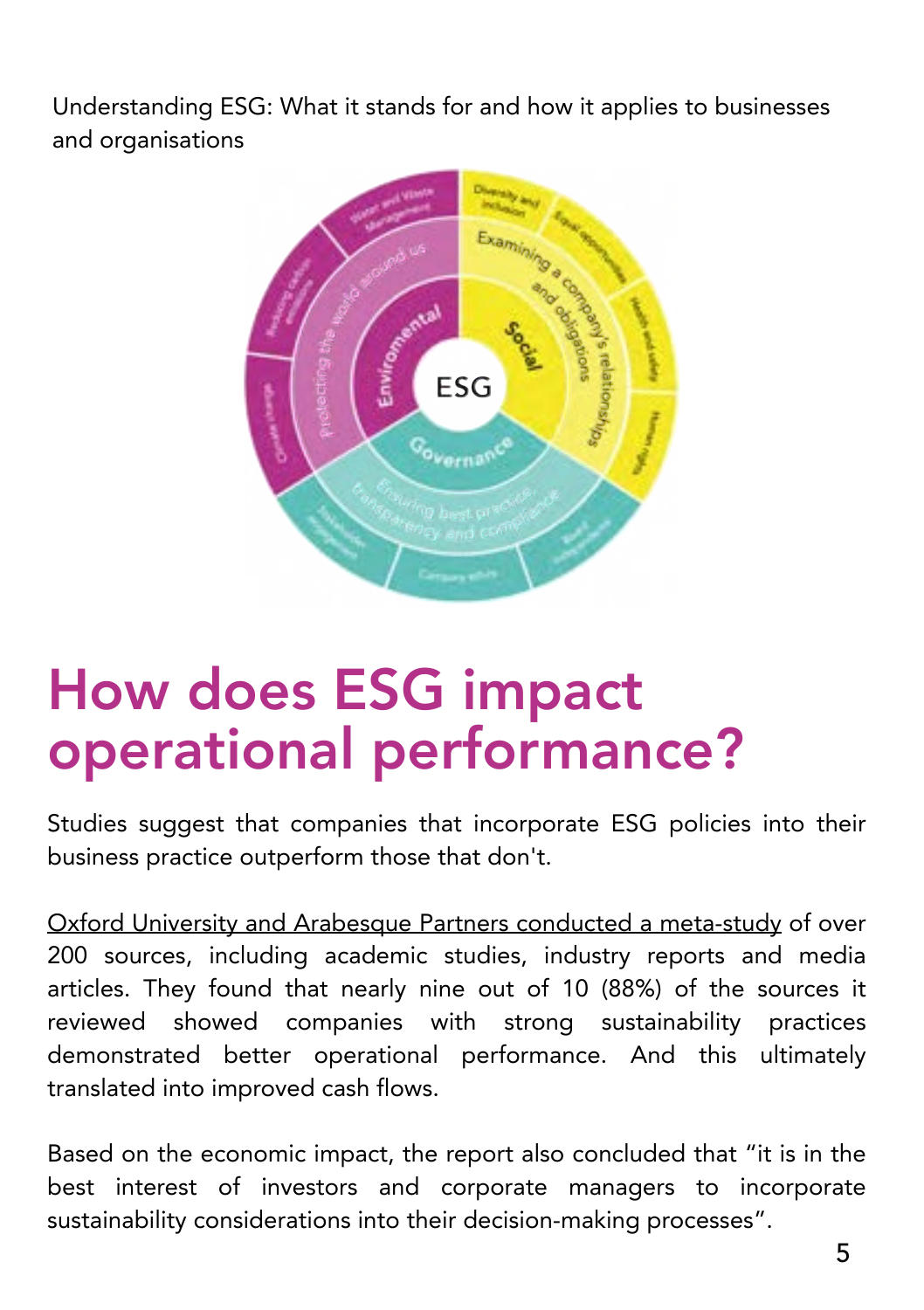### The benefits of embracing and communicating ESG

So, how exactly do clearly communicated ESG policies translate into better operational performance overall? Here are some of the benefits of investing in an ESG strategy that might explain these improvements:

### 1. Mitigating Risk

ESG has traditionally been seen through the lens of risk and linked to company behaviour and reputation.

One of the most famous cases is BP's Deepwater Horizon oil spill in [the Gulf of Mexico in 2010 when a](https://www.nationalgeographic.com/science/article/bp-oil-spill-still-dont-know-effects-decade-later)  failure to consider environmental responsibilities resulted in fatalities, hugely costly legal settlements and massive financial repercussions for the business. Arguably, the company's reputation has never recovered.

Despite this being perhaps the most high-profile corporate mishandling of environmental responsibilities in recent history, it illustrates the importance of pre-emptive action regardless of the size of your business.

Whatever the nature of your company, a skilled PR professional should be considering potential risk scenarios as part of the ESG process. This advanced planning around issues management will help to mitigate those risks.

### 2. Increasing investor interest

For both institutional and private investors, ESG and ethical credentials are becoming increasingly important when deciding where to invest. The 'Responsible Capitalism' survey [found that for 88%](https://www.institutionalassetmanager.co.uk/2021/10/28/308397/esg-factors-increasing-importance-institutional-investors) of institutional investors, ESG plays a central role and is even seen as more important than traditional financial metrics. Meanwhile, an MHP Engine survey found that 60% of those polled would pull out of a fund that was not living up to its own sustainability credentials.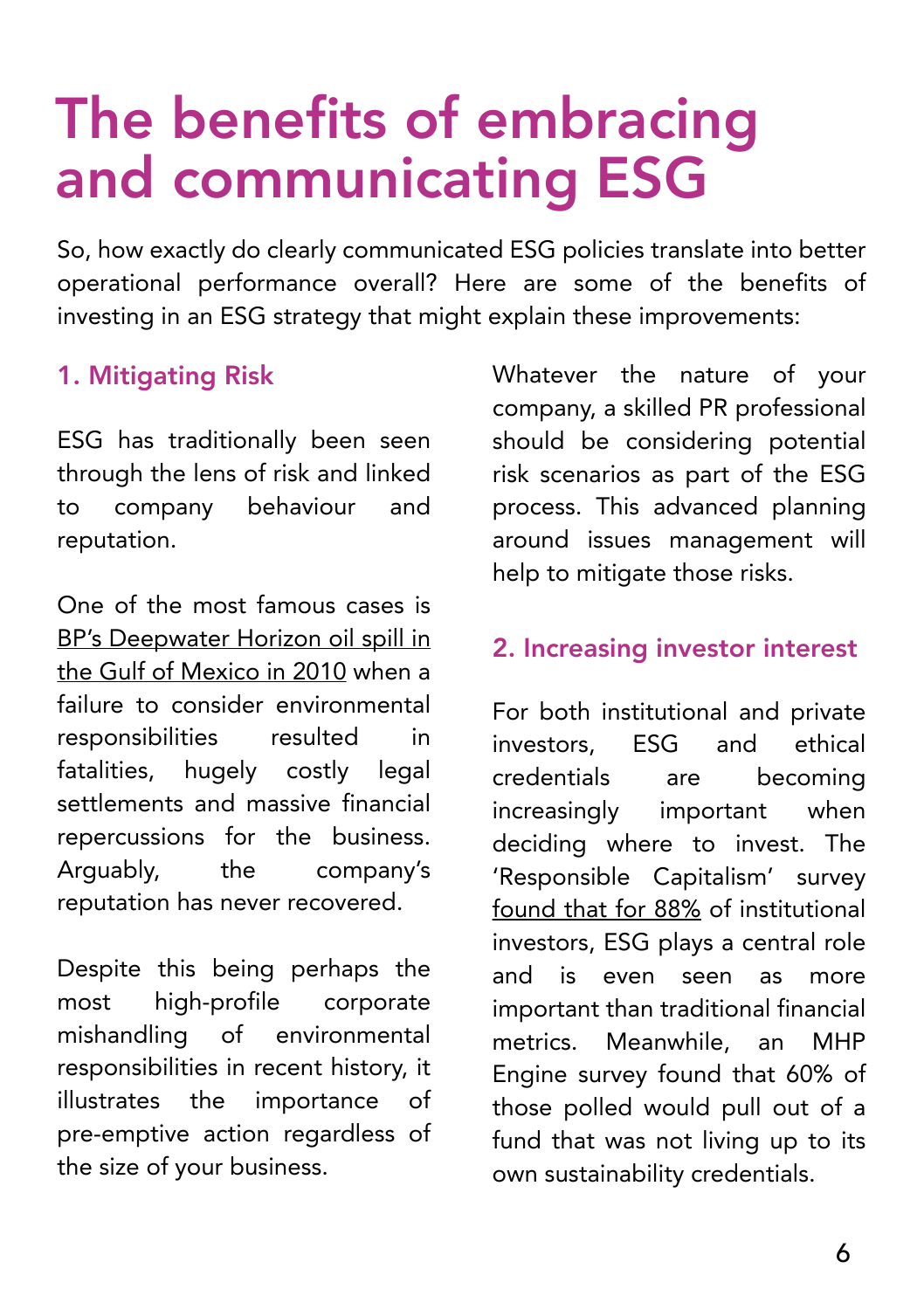#### 3. Retaining talent

The pandemic has highlighted the importance of employee wellbeing, and young people increasingly want to work for companies whose values resonate with their own.

In Deloitte's 2021 Global [Millennial and Gen Z Survey, which](https://www2.deloitte.com/content/dam/Deloitte/global/Documents/2021-deloitte-global-millennial-survey-report.pdf)  asks respondents from these generations on their views of business, fewer than half from both groups believe that business is a force for good in society. Shifting this mindset to attract and retain the workforce of tomorrow should be at the top of your business' agenda. According to Escape the City research, 80% of professionals polled see having a social impact in their career as one of the most important factors. As Gen Z enter the workforce this drive will only increase.

#### 4. Improved sales growth

More consumers look for shared values in the companies they buy from. The same logic applies to service businesses and B2B, with business owners seeking to trade and do business with others who share their ethos.



 $2018$  research fo businesses, who the stringent cer which assesses the and social and performance, gre than the national can be explained community o businesses that they embed ES the very structure

So, organisations shared values communications sustainability str see strong sales g to those who do

To discover more of communicatin us at hello@amb

7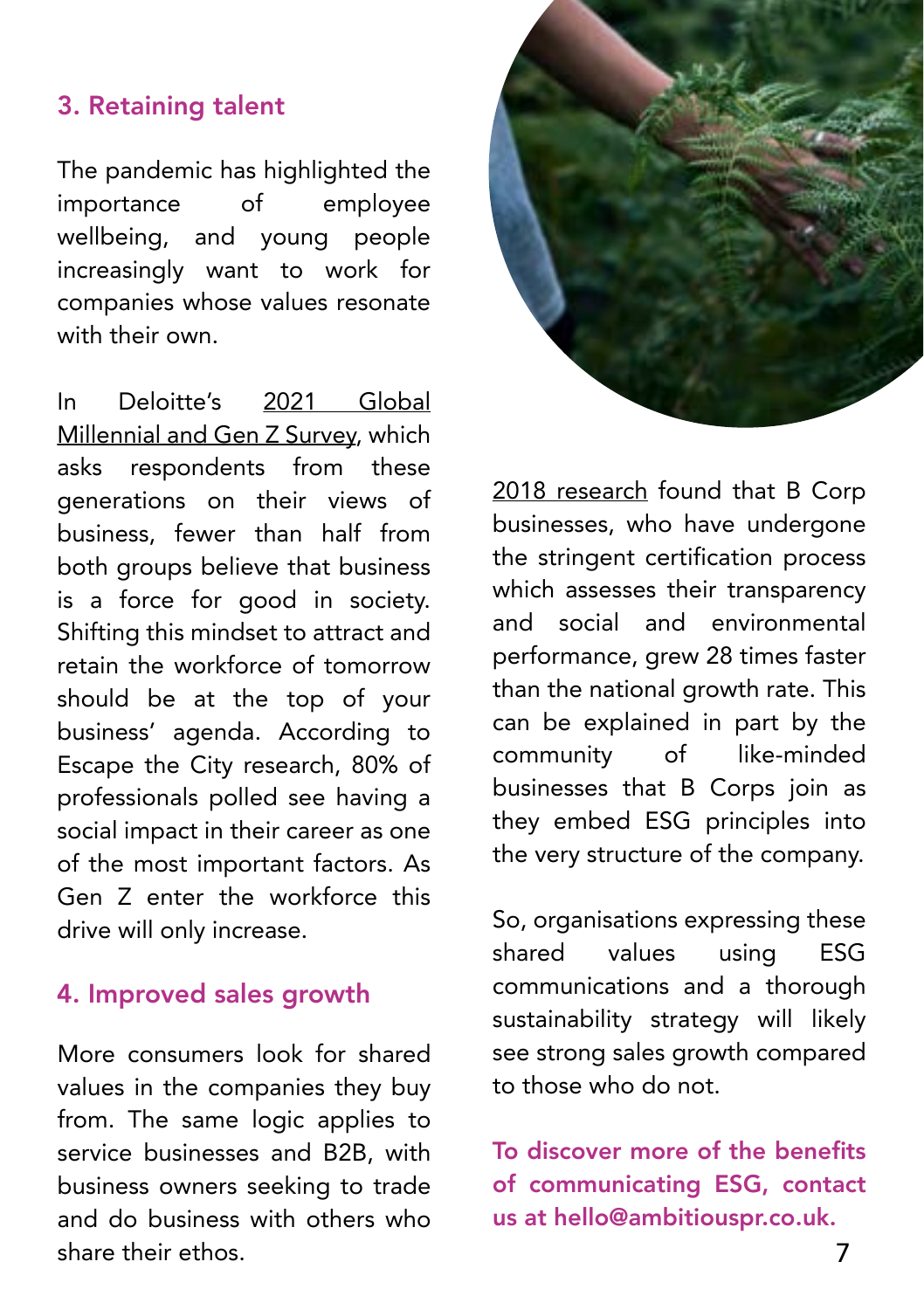### Buy in or lose out?

Regardless of whether you are an SME or a large organisation, and whatever your sector, the benefits of defining and communicating your ESG policies can be felt very quickly.

The operational success of companies embracing ESG indicates that 2022 is the [right time](https://www.ambitiouspr.co.uk/esg-and-sustainability-pr/) to start developing and communicating ESG in your corporate strategy. Otherwise, you risk sending investors, employees and customers to a business that already has.

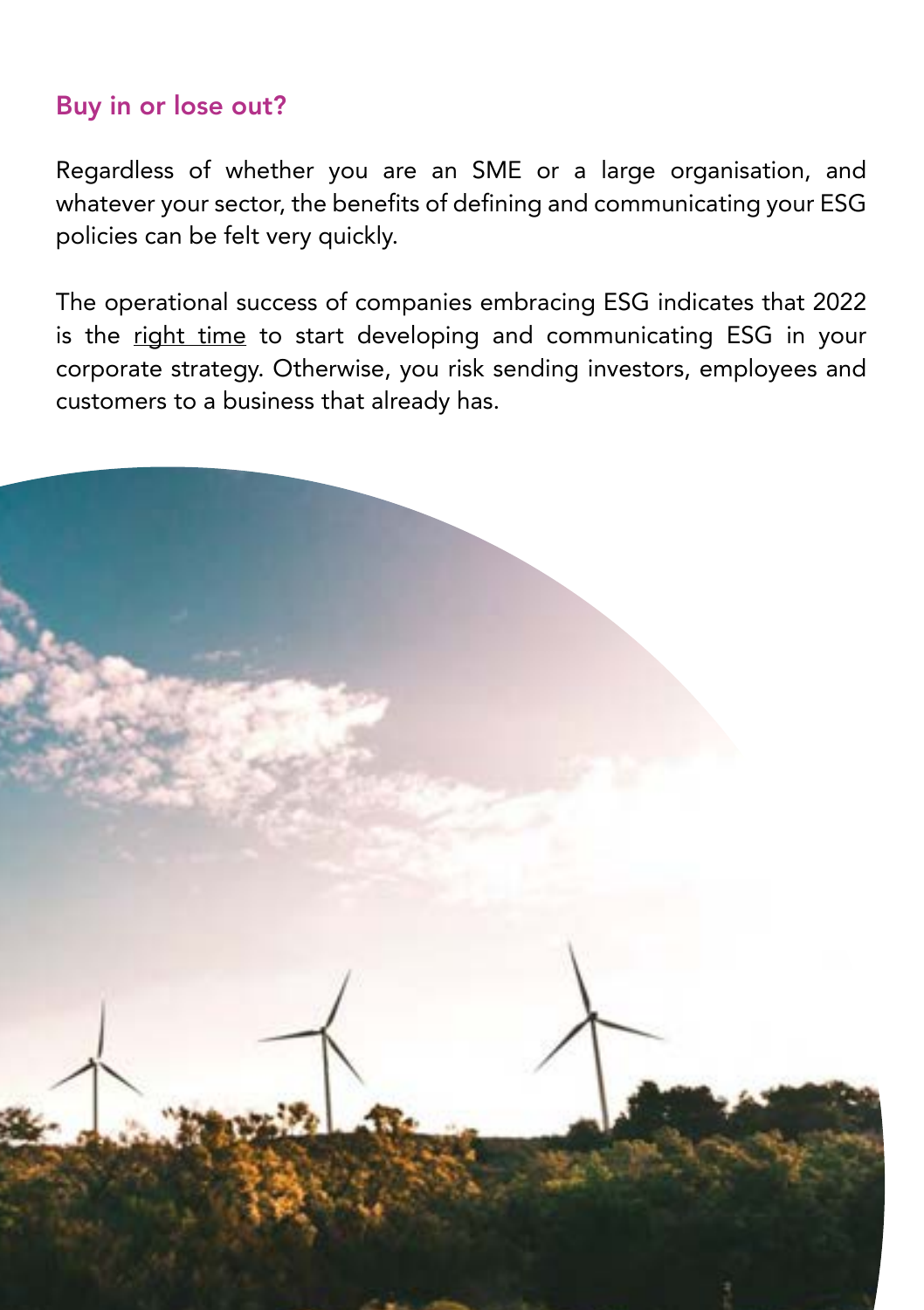### Kickstarting your ESG communications: drive strategy first, but don't let PR lag behind

Perhaps, like many businesses, you've decided to make environmental, social and governance (ESG) issues central to your business planning and strategy in 2022.

For many companies, charitable giving and a commitment to responsible behaviour are part of their DNA. But embedding ESG principles takes this even further, requiring a more wholesale view of how your company operates.

Before developing an ESG communications plan, there is likely to be a considerable amount of work required internally to assess or redraft existing policies, map your supply chain, or set science-based decarbonisation targets.

While these changes must be driven across all business areas, incorporating PR and communications early is critical. In fact, these best practice tips demonstrate that the disciplines are closely linked, and help us to understand why nearly one in five (19%) of organisations expect their head of communications/PR to lead on ESG.

Kickstart your ESG comms journey, contact us at [hello@ambitiouspr.co.uk.](mailto:hello@ambitiouspr.co.uk)

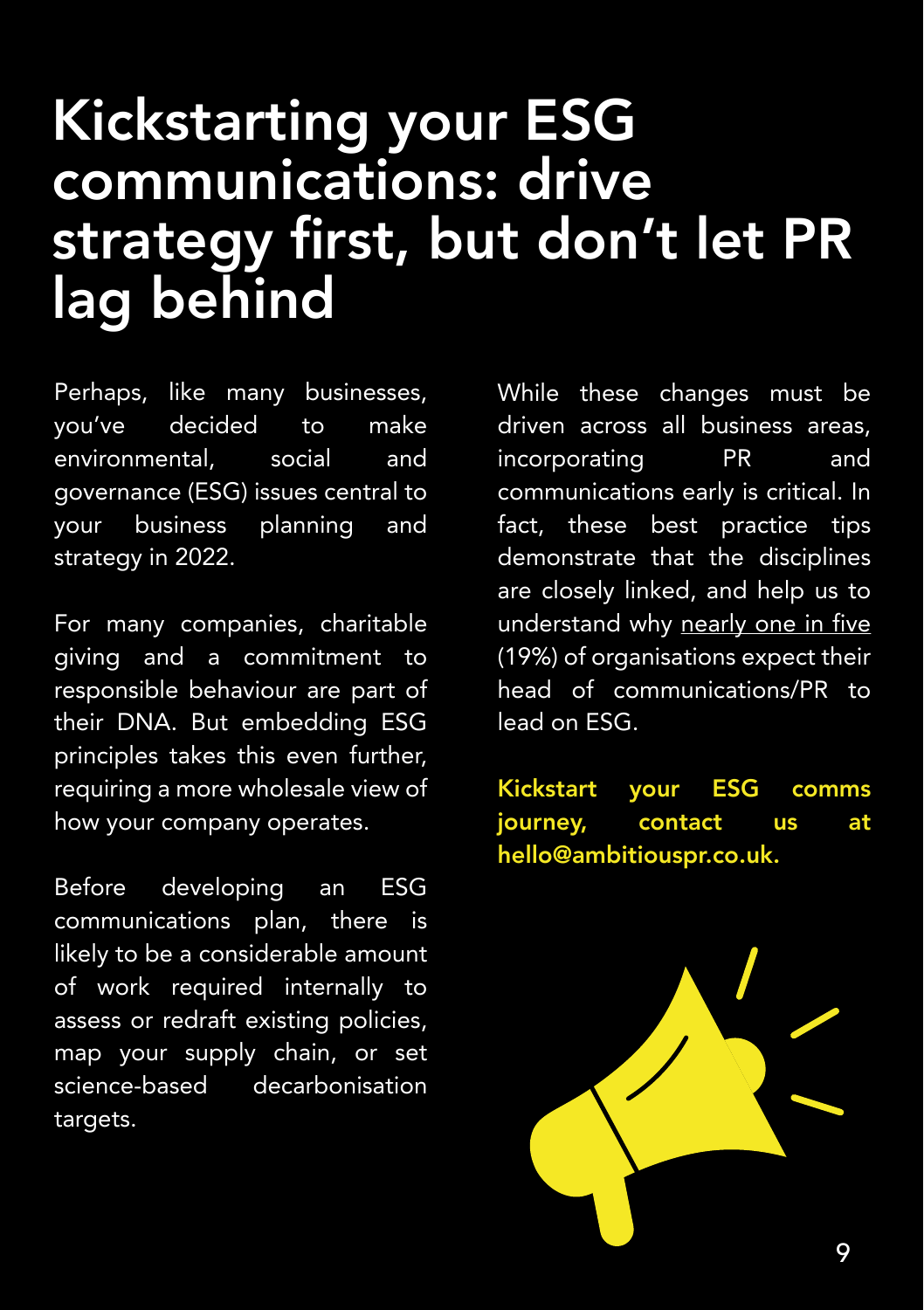### Top tips to enhance your PR and ESG strategies

While dividing ESG into themes is a helpful structuring mechanism, there is nothing to be gained by keeping them separate as you enact new approaches. For society, the urgent need to decarbonise represents a huge opportunity for employment – what is often called the 'green economy' or the 'just transition'. Clearly, businesses have a part to play in this, and finding and articulating this role will provide ample opportunities for external communication.

Equally, reviewing governance structures, including more diverse voices and improving lines of communication between the board level and your employees can have tangible benefits which will help to meet targets under the 'social' component of ESG.

#### 1. Connect your E-S-and-G 2. Find the approach which fits your business' story – but stay within the rules

Even large scale multi-national businesses cannot afford to reform and communicate every single component of ESG at once. This is a basic principle that would apply to any new business initiative or product – rely on your expertise

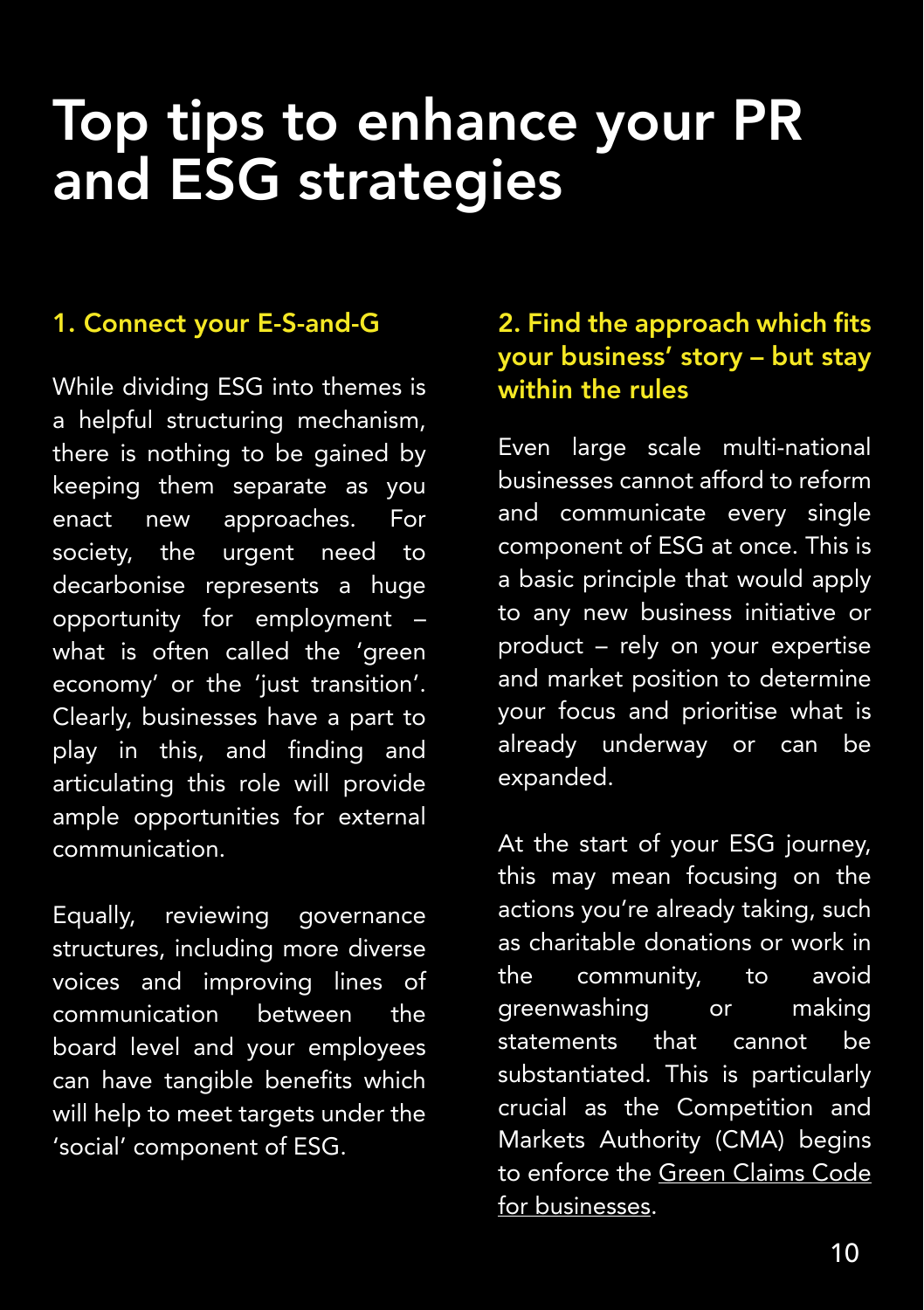### 3. Do your internal due diligence and know your limits

As the Warren Buffet adage goes, it takes 20 years to build a reputation and five minutes to ruin it. Online records take much longer to fade than memories, so if your business has a skeleton in the closet, or you go public with messaging that is not credible, the impact could be long-lasting.

This is closely linked to finding the approach which rings true with the business and should be part of the overall ESG mapping exercise.



Recently, a Twitter bot undermined many corporates' International Women's Day social media statements by noting significant gaps between hourly median pay for men and women. The account extracted publicly available data, and the backlash was immediate, and highlighted the importance of checking that your statements align with actions.

For businesses with complex supply chains, or exposure to contentious issues such as [artisanal mining,](https://www.ambitiouspr.co.uk/portfolio-item/fair-cobalt-alliance/) transparency and clear policies should be at the forefront. A sweep of all your senior leaders' social media channels for potentially contentious comments that may undermine ESG messaging should also be on your to-do list.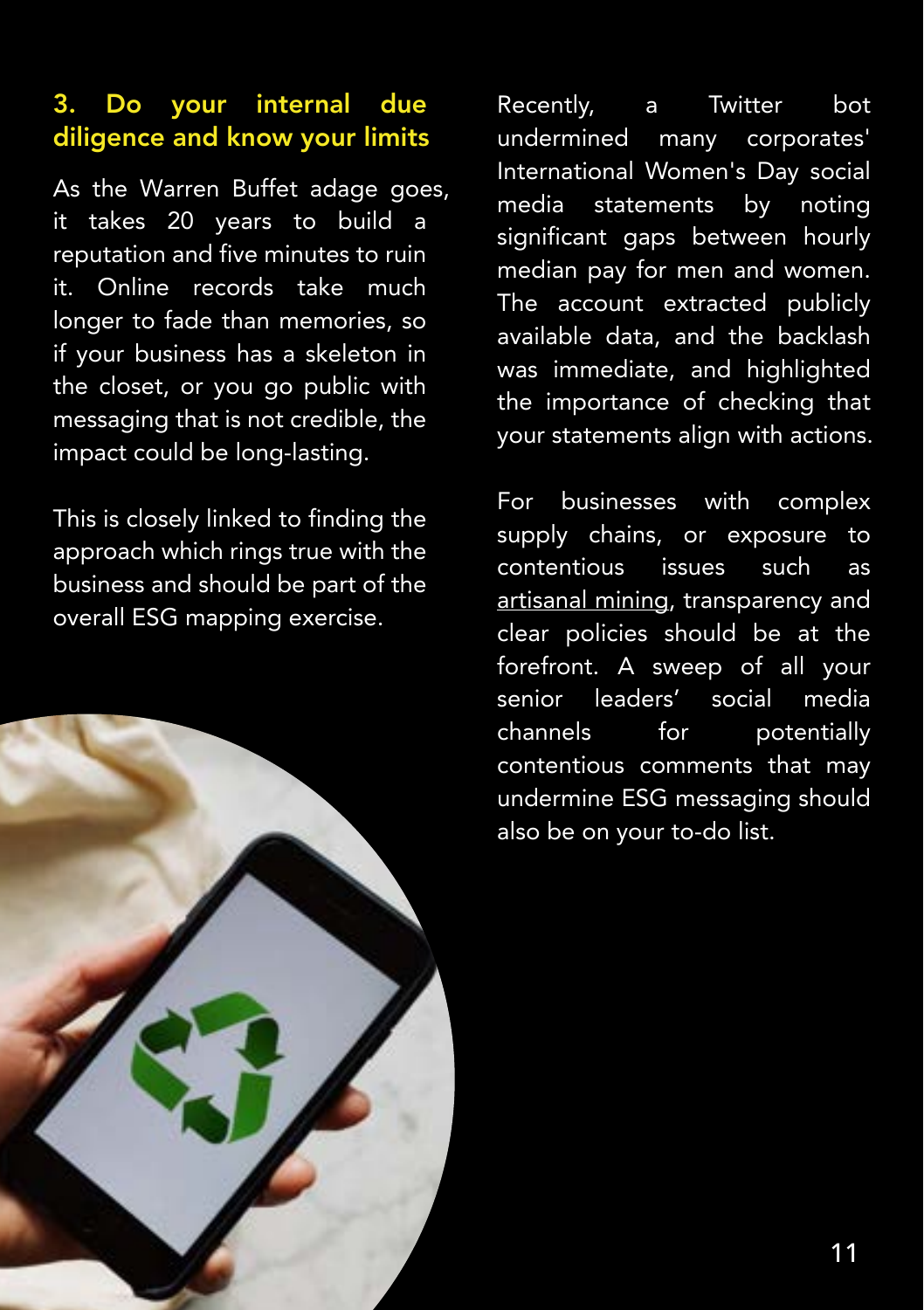#### 4. Internal communications should come first

Research by Escape the City found that [49% of respondents](https://s3.amazonaws.com/appforest_uf/f1637589354794x986183732736478200/The%20Great%20Migration%20-%20A%20report%20on%20post-pandemic%20careers%20and%20the%20future%20of%20work%20%28wecompress.com%29.pdf) want a clearer sense of purpose in their professional life as a result of the pandemic, and as the research notes, that sense of shared purpose allows connections to be rebuilt – after months of home-working - within teams and between employer and employee.

So, defining your ESG strategy and mission is vital for employee retention and recruitment. Unfortunately, far too many businesses communicate externally first around ESG, for example, setting and publicising their carbon reduction targets, without explaining what this means for employees' travel policies.

#### 5. Employ outside experts

There is nothing to be gained from going it alone, and a collaborative approach will also benefit your PR strategy. Working with external sustainability advisors, PR consultants and industry partners will also help you to validate your - ESG approach, avoid groupthink and ensure you're keeping up with the most important trends.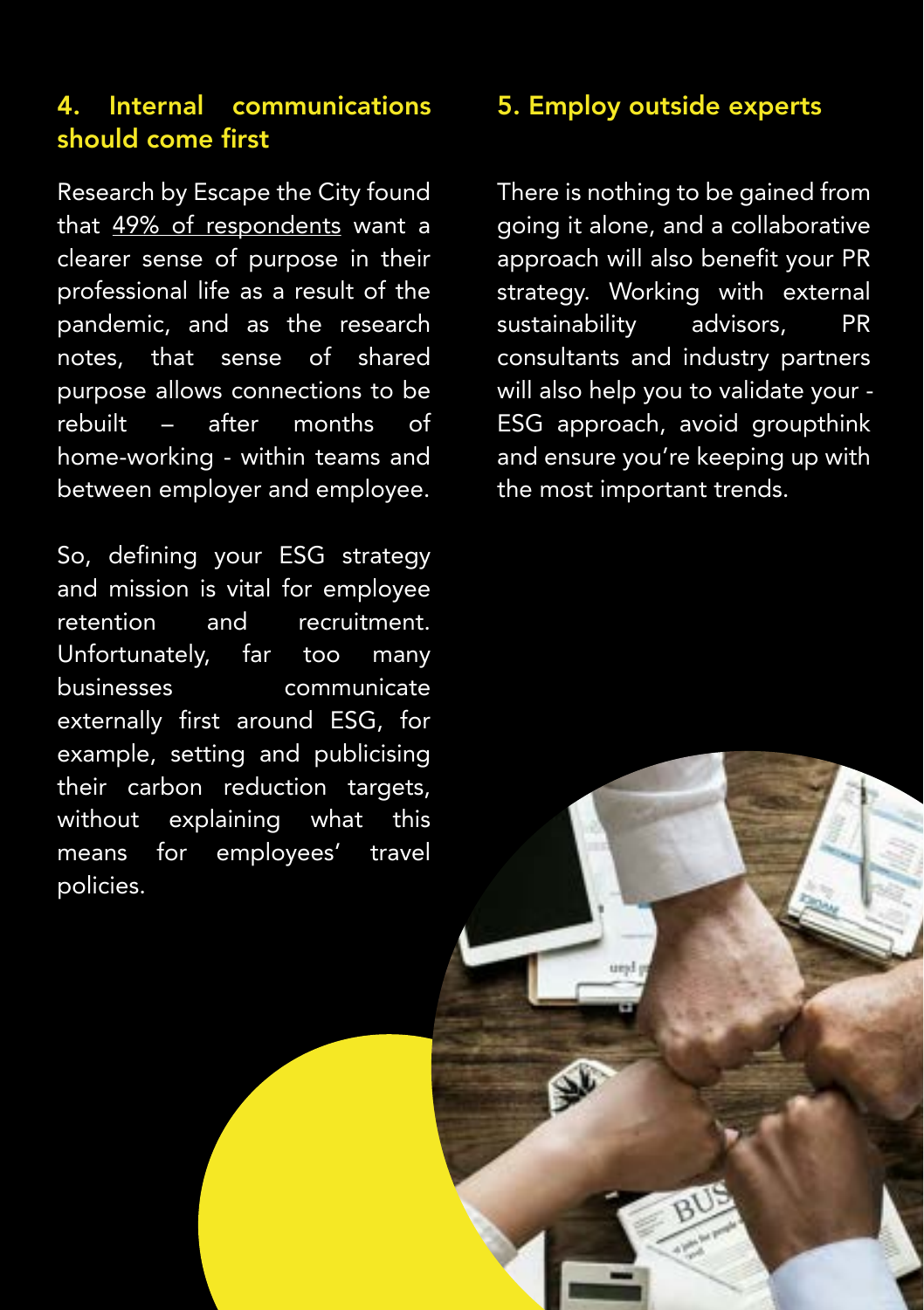### The tools at your disposal for your ESG and sustainability PR plan

You've decided that you need an ESG and sustainability communications plan, and you've secured senior buy-in and begun engaging the wider team.

Maybe you've already started collecting data and mapping your existing CSR initiatives and company policies against the ESG framework. Or perhaps your product team have shared details of a new offer with strong sustainable credentials.

The nature and extent of this information will vary hugely depending on your business – there is no one size fits all approach. However, there are a few guiding principles to help you go from aspiration to action in communicating your ESG approach.

At AMBITIOUS PR, we talk about the **PESO** framework as a quiding model for all forms of media.

Put simply, each letter represents a different channel and the action it takes, P is for paid, E for earned, S for shared and O for owned.

When it comes to ESG communications planning, start with 'owned'. ESG goes to the very heart of your business and so you need to use your website to be transparent. This also ties into the importance of keeping employees engaged and informed on these policies.

As with small steps to reduce our carbon footprints, like reducing meat intake or cycling to work, there's no need to be perfect before you start communicating on ESG.

For many businesses, the stories are already there to be told; from demanding a living wage across your supply chain to a apprenticeship scheme that has transformed lives.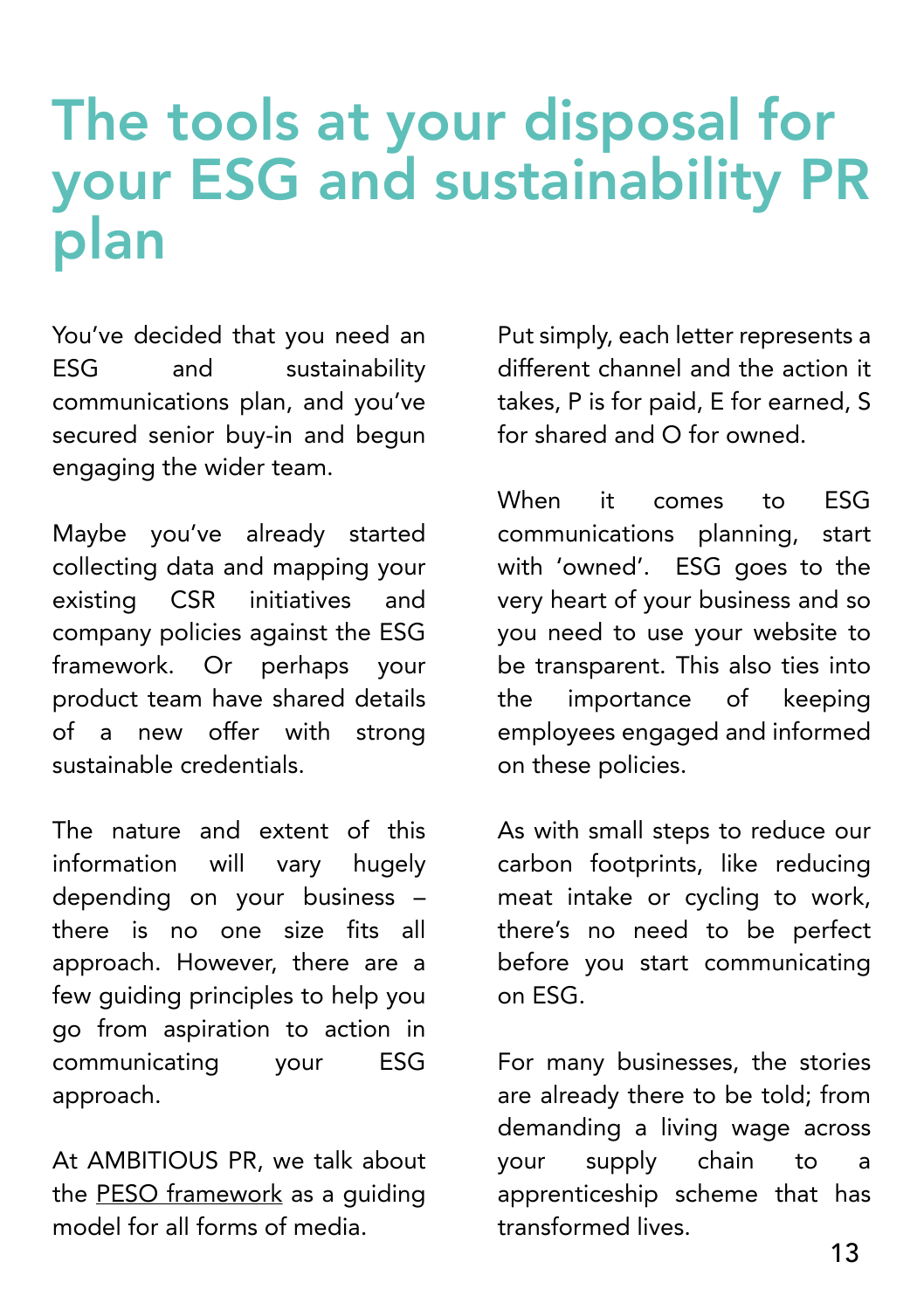[Recent research from the World](https://assets.worldbenchmarkingalliance.org/app/uploads/2022/01/2022_Social_Transformation_Baseline_Assessment_online.pdf)  Benchmarking Alliance showed that across a sample of 1000 of the largest multi-national companies, 99% were failing to demonstrate the fundamentals of socially responsible business conduct. At the same time, [64% of US adults](https://fortune.com/longform/business-roundtable-ceos-corporations-purpose/) think companies' "primary purpose" should be making the world a better place, as well as making money for shareholders.

This fundamental mismatch highlights the opportunity for those who have a positive story to tell to shout more loudly about their impact.

### CEO and employee brand

ESG policies are fundamental to the essence of your business. This applies to B Corps and explicitly purpose-driven organisations just as much as profit-led multinationals.

Therefore, it follows that your leaders must be able to communicate authentically about ESG as it applies to your business. If they can't yet, specialist training may be needed to bring them up to speed on relevant issues. But if they can, they can be an asset, for example using their social media platform to comment on industry-relevant ESG issues and push out thought-leadership. The same state of the state of the state of the state of the state of the state of the state of the state of the state of the state of the state of the state of the state of the state of the st

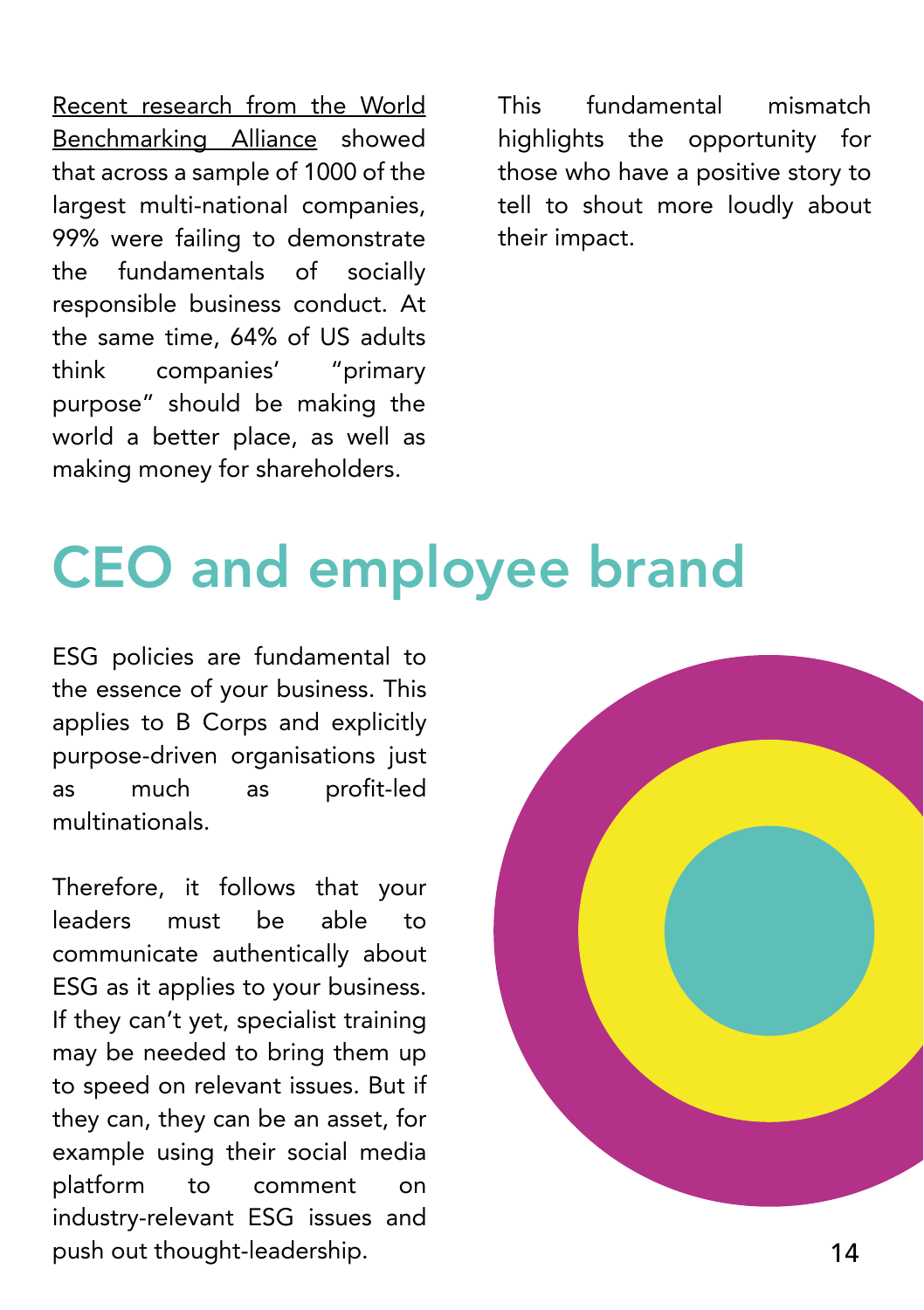The Governance component of ESG is certainly the hardest to communicate about, as topics such as board composition and affiliation or CEO-Chairman independence are less likely to speak to your audiences, especially for smaller businesses. However, this challenge represents an opportunity to get on the front foot, getting structures in place early and crafting the messaging for leadership before your competitors catch up.

 Employees outside of the C-suite can also be powerful voices on ESG topics, and there are significant benefits to having a range of spokespeople to draw on. Equipping employees at all levels with the right information on your policies and relevant environmental terminology around your products will help them to be advocates, as well as boost employee engagement.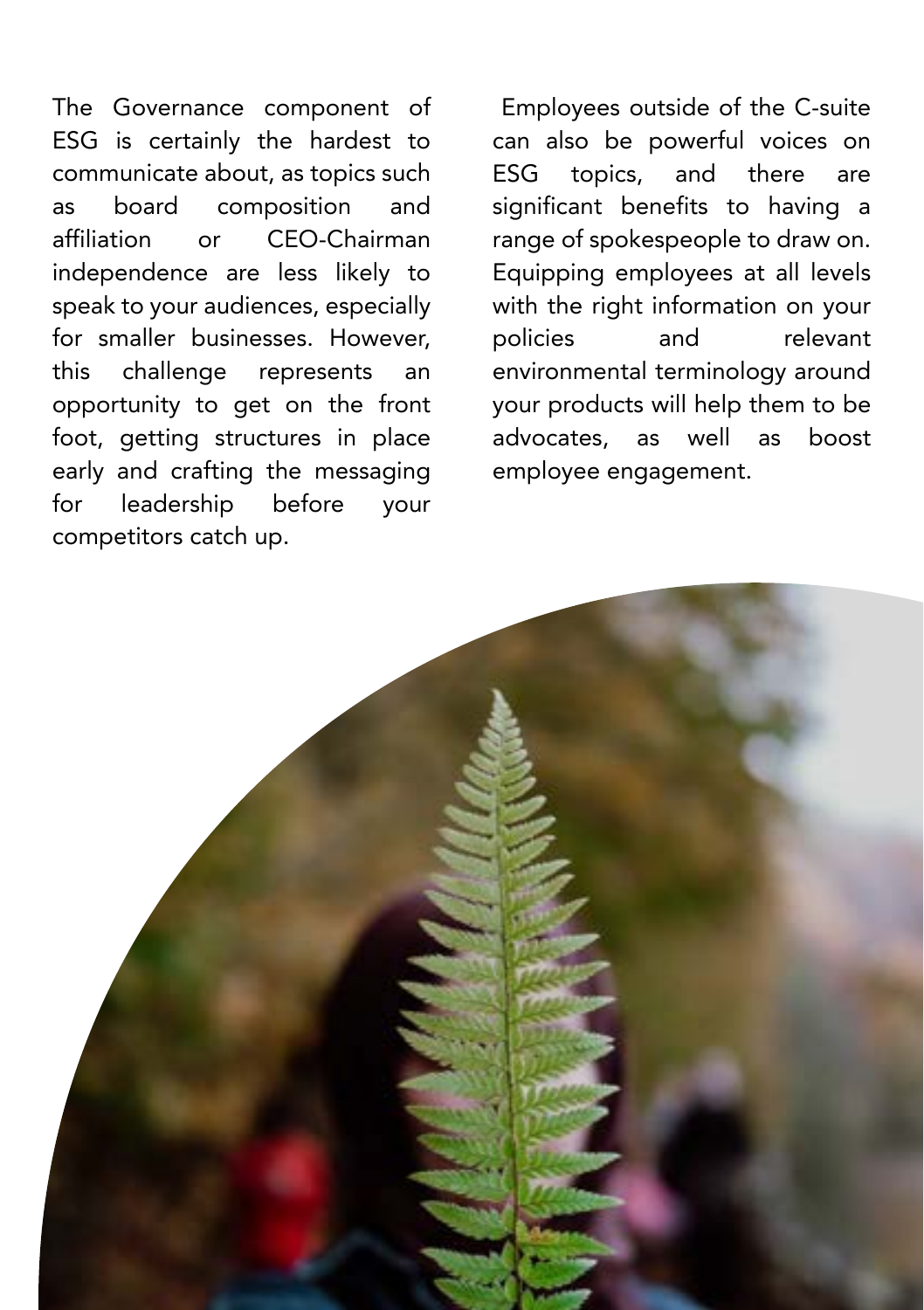## ESG reporting

The push for transparency and openness which underpins the ESG trend means that corporate reporting is also becoming more and more important. [EY research](https://www.ey.com/en_uk/long-term-value/sustainable-corporate-governance) found that 66% of European C-suite leaders and boards think that the pandemic has increased stakeholder expectation around ESG and the "need to measure and report on these issues".

ESG reporting can take many forms, from self-produced Impact Reports to full-scale Global Reporting Initiatives (GRI) standards-aligned reporting. Understanding the best practice for your sector is essential, but so is allowing your company story to shine through.

Increasingly, businesses are seeing how ESG reporting can move beyond dry data tables and be used to

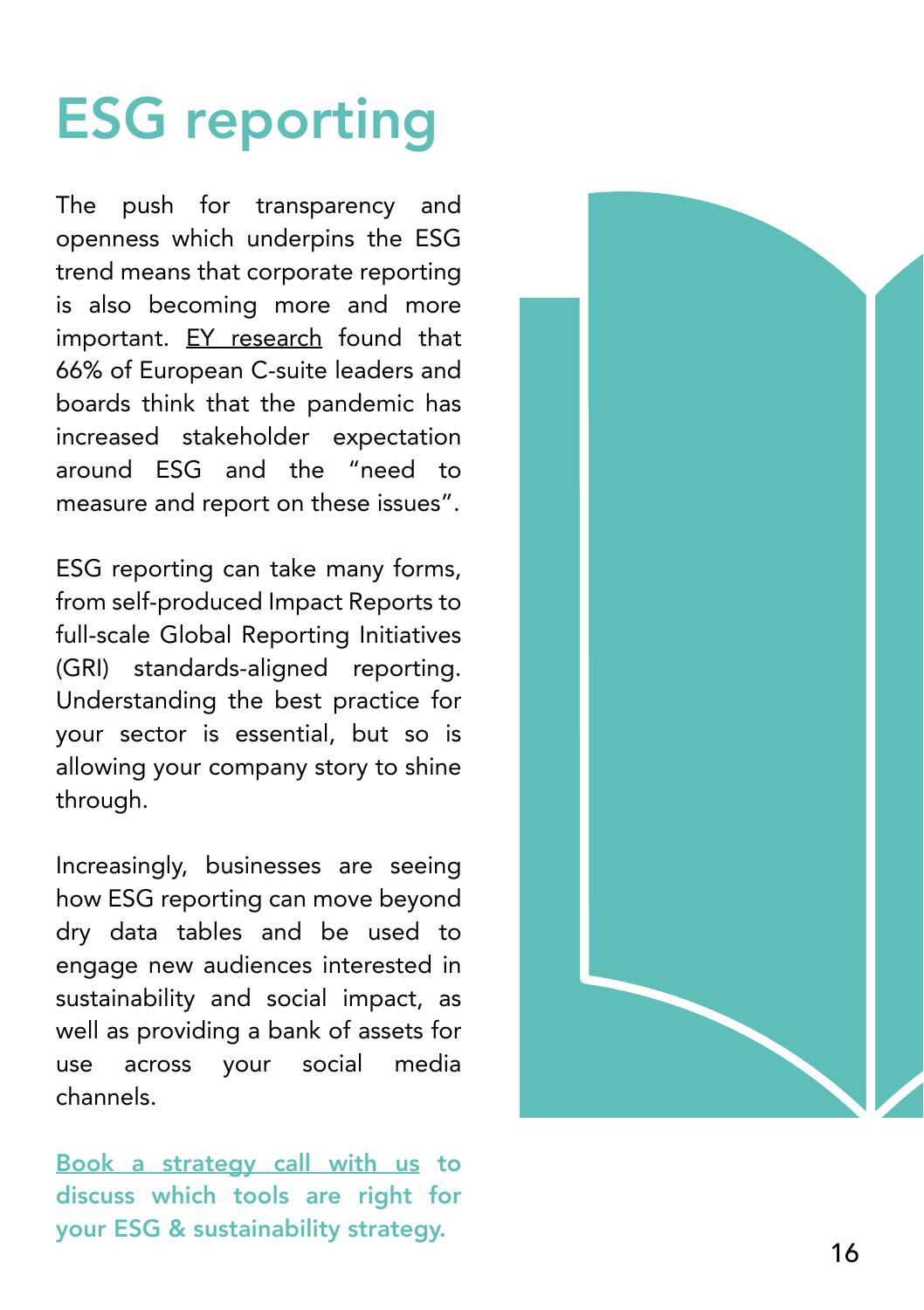### **Digital** communications

Digital communications is vital for helping your target audiences find your business, through link-building and generating authoritative links.

There are many reasons why you should consider digital communications as part of your sustainability communications strategy. As more companies discuss these topics the space will become even more crowded, meaning considering your SEO will be crucial. As customers and potential clients become more informed on the environmental impact of their decisions, they will also pay more attention to whether the information comes from a credible source.

[Finally, as we've noted, the Green](https://greenclaims.campaign.gov.uk/)  Claims Code sets out that all 'green claims' must be substantiated and must not hide information. This means reviewing links across your entire digital and marketing footprint.



This exercise can also be an opportunity to evaluate the underlying digital communications strategy.

Social impact communications, employee and CEO brand, ESG reporting and digital marketing for ESG are just a handful of the potential tools in the [arsenal. Our House in Order](https://www.ambitiouspr.co.uk/esg-and-sustainability-pr/)  projects help businesses to stress-test their messaging and identify the right avenues and tools.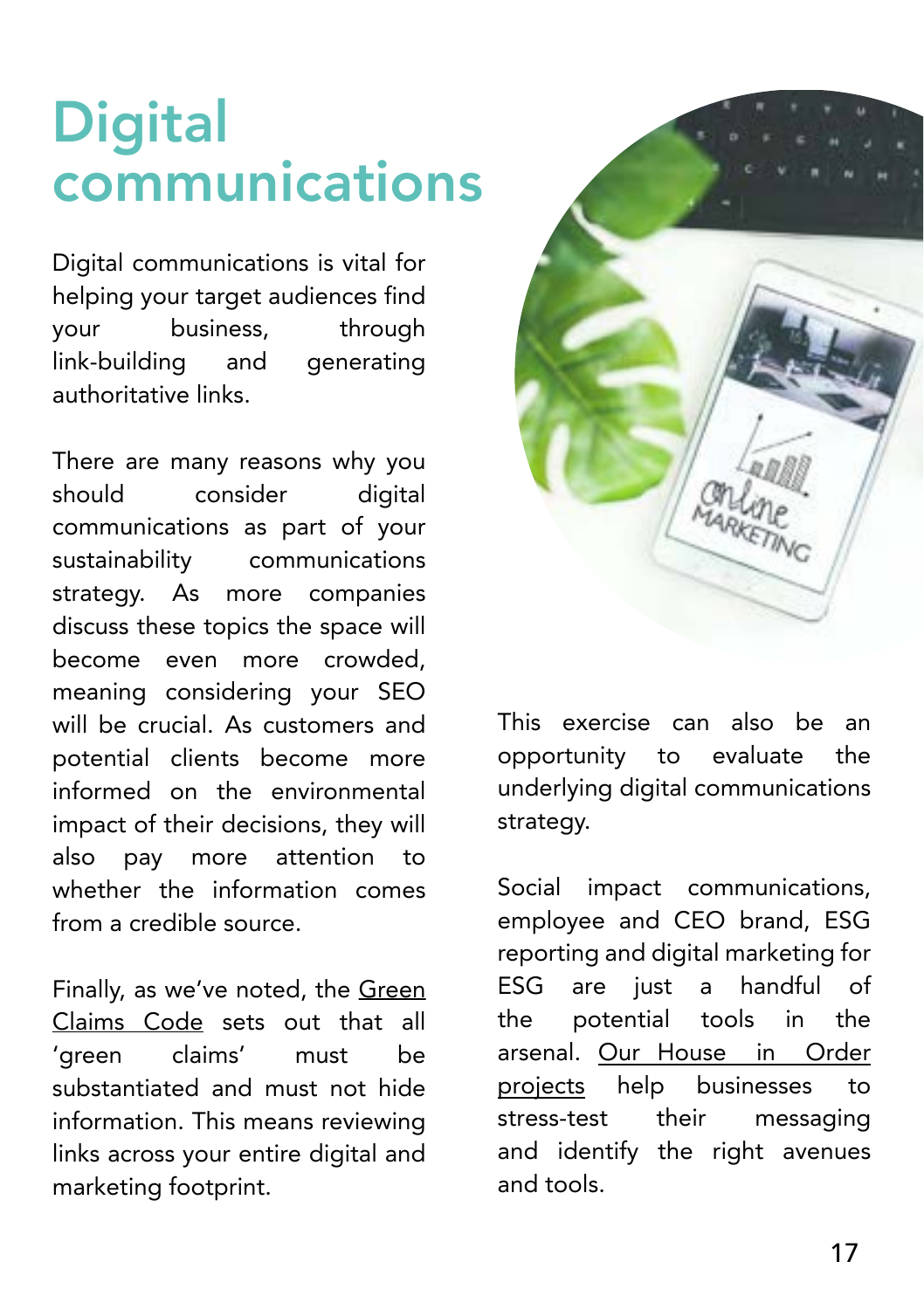### Thinking outside the box: how to progress your ESG & sustainability communications

We have taken you through the importance of ESG, why it matters and hopefully provided some ideas on how to get started with communicating on environmental, social and governance issues.

As we've seen, corporate responsibility, 'purpose' and a clear strategy around ESG policies need to be firmly embedded in company culture, and the full range of communications tools deployed to get the story out. The PESO model provides a helpful structure, and messages must be cascaded through sales, marketing, and recruitment too.

ESG and action on climate are becoming the new normal for businesses. Best practice, industry standards and expectations are constantly evolving which means that communications strategies and approaches need to be agile to keep up.

The tools and avenues we've included here are all ways to bolster your current communications channels, find inspiration and network with potential partners and allies. When harnessed, they can help you retain that agility and make a positive contribution whilst also supporting your communications.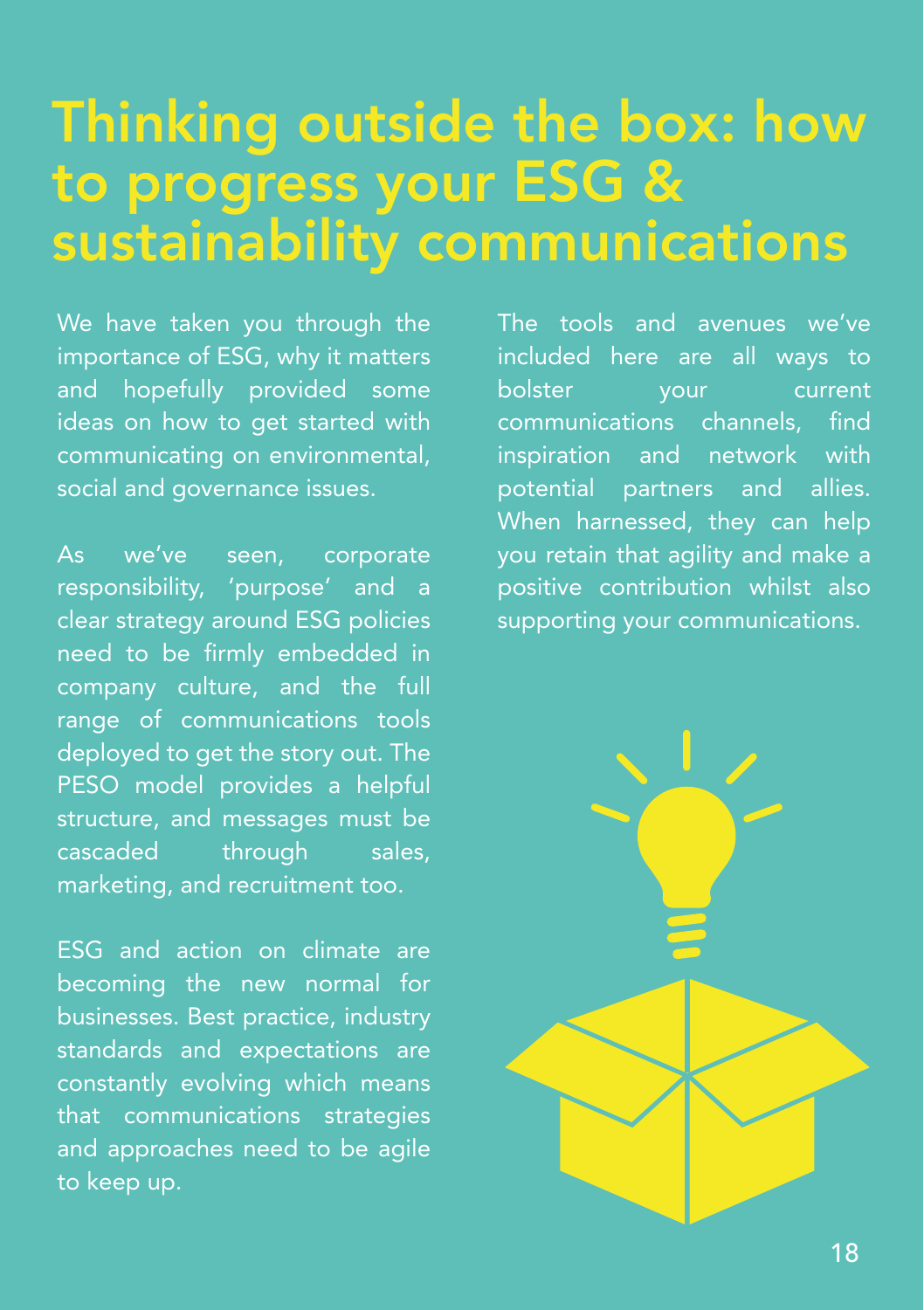### Accreditation

It's all well and good to say that ESG is a part of your business strategy, but accreditation gives external verification and reassurance. Businesses want transparency on other companies' stances and actions on sustainability and social equality. By pursuing accreditations such as [BCorp](https://www.bcorporation.net/en-us/) or setting emissions reductions targets via frameworks such as the [Science Based](https://sciencebasedtargets.org/)  [Targets Initiative](https://sciencebasedtargets.org/) or providers such as the [Carbon Trust,](https://www.carbontrust.com/) you give that clarity and transparency as well as structuring your efforts internally.

Government tenders and procurement opportunities with large companies are increasingly demanding evidence that suppliers are good corporate citizens, while BCorps demonstrate above-average growth. These factors demonstrate the mounting business imperative behind accreditation.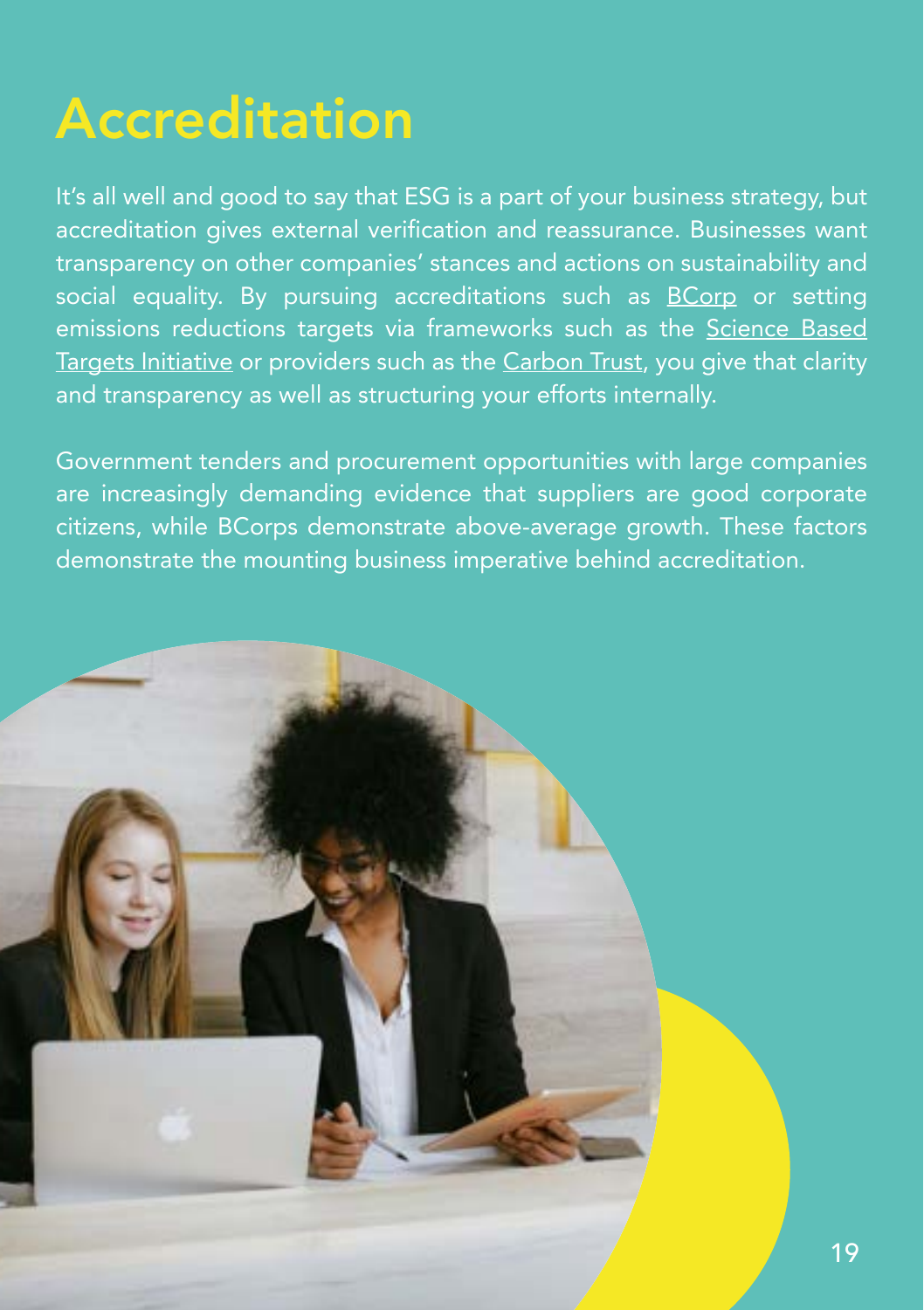

### **Networks**

Sectoral, regional and business organisations have long been a tool in the arsenal of senior leaders as a forum for discussion, to network and influence. Sustainability and ESG-focused organisations and networks are now springing up to meet a growing need. The most relevant ones will vary hugely depending on your business. You might want to start local, joining something like the [Bristol Green Capital Partnership,](https://bristolgreencapital.org/who-we-are/) or [Grow Green.](http://growgreensw.co.uk/about/) Sector networks range in scope and scale but there is almost certainly one to cover your industry – from the national [UK Green Buildings Council](https://www.ukgbc.org/) to various 'For Good' campaigns and groups spanning Tech, [Fintech](http://www.fintechforgood.com/index.html) and much more.

### **Conferences**

Securing attendance, sponsorship and speaking slots at industry conferences certainly isn't communications rocket science. However, at a time when budgets are tight and employees may be selective about in-person attendance, prioritising sustainability-focused conferences may well give the best ROI, giving employees the opportunity to combine learning with networking in a focused way. Flagship events include [FutureBuild](https://www.futurebuild.co.uk/) for the built environment sector or [Edie's Sustainability Leader's](https://event.edie.net/forum/%5d)  [Forum.](https://event.edie.net/forum/%5d)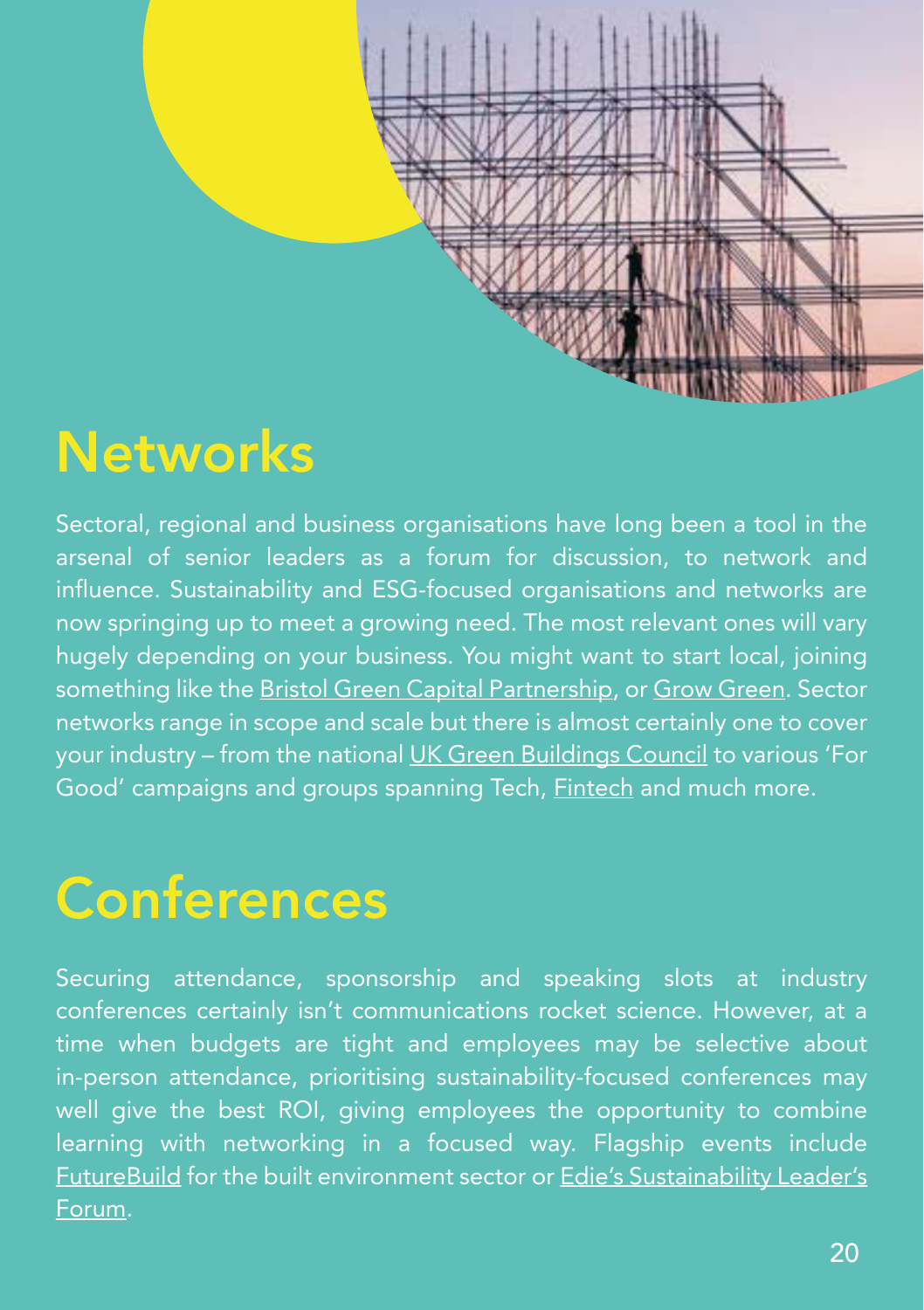### Awards

Bringing employees with you during the process of seeking external accreditation is crucial, but most of the work will be done by a small team focused on gathering data. Many awards are now including environmental policies and social impact in their categories. So, awards represent another form of accreditation and opportunity for employee engagement. If you win the most sustainable business or the best place to work then that proves your commitment to supporting your employees, community, and planet. They also provide a great avenue to champion individuals and teams making a significant contribution to the company's ESG policies.

### National and international milestones

International and national milestones are a key part of marketing in ESG, and relevant ones for your business and ESG strategy should be incorporated into your planning calendar, particularly for content and social media. Your messages will fall flat if you jump on any old 'World Day' without due consideration, but if you have the examples, visuals and content to back it up, then don't be afraid to use these to put out your ESG messages.